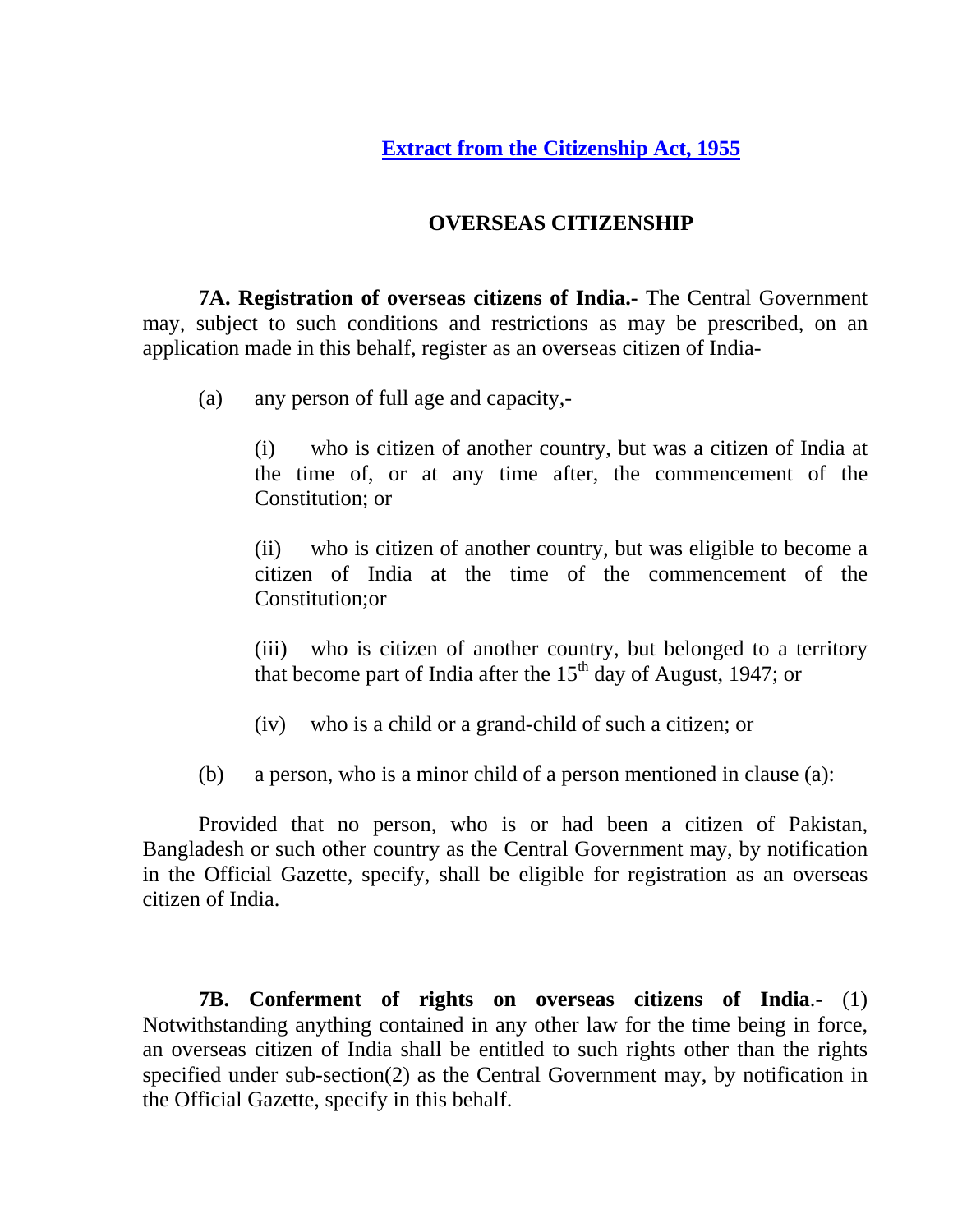(2) An overseas citizen of India shall not be entitled to the rights conferred on a citizen of India-

- (a) under article 16 of the Constitution with regard to equality of opportunity in matters of public employment;
- (b) under article 58 of the Constitution for election as President;
- (c) under article 66 of the Constitution for election of Vice-President;
- (d) under article 124 of the Constitution for appointment as a Judge of the Supreme Court;
- (e) under article 217 of the Constitution for appointment as a Judge of the High Court;
- (f) under section 16 of the Representation of the People Act, 1950(43 of 1950) in regard to registration as a voter;
- (g) under sections 3 and 4 of the Representation of the People Act, 1951 (43 of 1951) with regard to the eligibility for being a member of the House of the People or of the Council of States, as the case may be;
- (h) under section 5, 5A and 6 of the Representation of the People Act, 1951 (43 of 1951) with regard to the eligibility for being a member of the Legislative Assembly or a Legislative Council, as the case may be, of a State;
- (i) for appointment to public services and posts in connection with the affairs of the Union or of any State except for appointment in such services and posts as the Central Government may by special order in that behalf specify.

(3) Every notification issued under sub-section (1) shall be laid before each House of Parliament.

**7C. Renunciation of overseas citizenship**.- (1) If any overseas citizen of India of full age and capacity makes in the prescribed manner a declaration renouncing his overseas citizenship of India, the declaration shall be registered by the Central Government, and; upon such registration, that person shall cease to be an overseas citizen of India.

(2) Where a person ceases to be an overseas citizen of India under subsection (1), every minor child of that person registered as an overseas citizen of India, shall thereupon cease to be an overseas citizen of India.